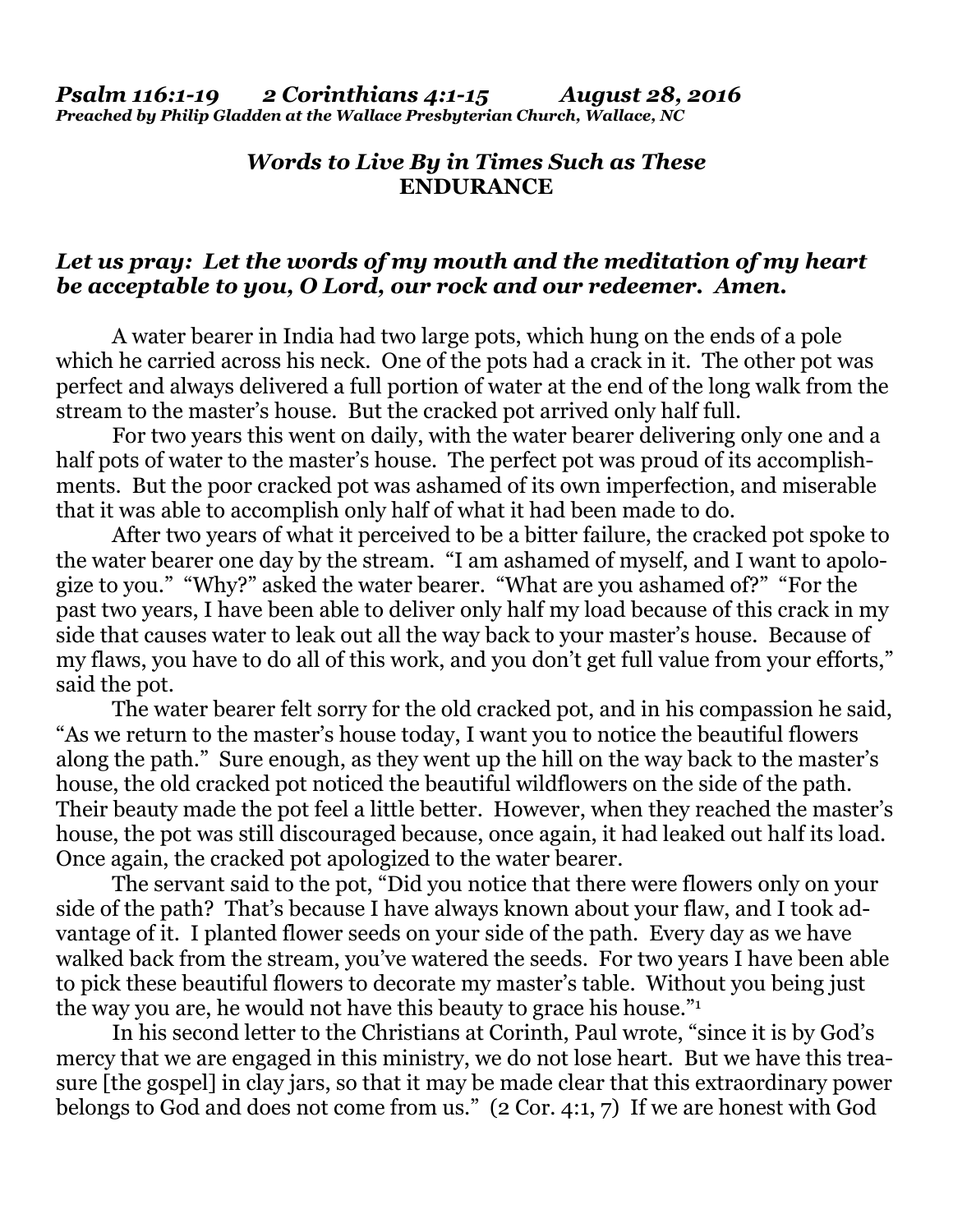and with ourselves, we will confess that we are all cracked pots (notice I didn't say "crackpots"!). However, as the story from India shows us, even cracked pots can serve a useful purpose and help to bring beauty and grace to this world.

 Just before he writes about us being clay jars, Paul piles on the praises as he affirms, "For it is the God who said, 'Let light shine out of darkness,' who has shone in our hearts to give the light of the knowledge of the glory of God in the face of Jesus Christ." (2 Cor. 4:6) What a beautiful idea — that God's light in our hearts can shine through our imperfections to bring beauty and grace to this world, and that God's light in Jesus Christ can shine through the cracks and give light to our hearts.

 Because we are not perfect, because we have this ministry in an imperfect world, there will be times when we feel afflicted, perplexed, perhaps persecuted, and struck down. We get discouraged, we feel overwhelmed, we wonder "What's the use?", we question if our ministry and trying to live a faithful Christian life make a difference. But, Paul writes, because of God's mercy, because of the gospel treasure, because of the light of the knowledge of the glory of God in the face of Jesus Christ, because the extraordinary power belongs to God, "we are not crushed, we are not driven to despair, we are not forsaken, we are not destroyed." (2 Cor. 4:8-9)

 The dictionary defines "endurance" as "the ability to do something difficult for a long time." Another word for "endurance" is "perseverance," "steadfastness in doing something despite difficulty or delay in achieving success." As part of The Pastor as Spiritual Guide Program, I read a book by Eugene Peterson called *A Long Obedience in the Same Direction: Discipleship in an Instant Society. Here are some thoughts I* highlighted in his chapter on "Perseverance."

\* "an apathetic, sluggish neutrality is death to perseverance and enervates the muscle of discipleship"

\* Perseverance does not mean "perfection." It means that we keep going.

 \* Endurance is not a desperate hanging on, but a traveling from strength to strength.

 \* Perseverance is not the result of *our* determination, it is the result of God's faithfulness.

 I particularly like that last thought. Just as Paul says, "so that it may be made clear that this extraordinary power belongs to God and does not come from us," so we can claim that endurance in the faith is not something we just decide to do on our own. It's not as if we wake up one morning and say, "I think I'll have more stick-to-itiveness starting today." No, our endurance and perseverance in the Christian life are rooted, first and foremost, in *God's* "stick-to-itiveness." Peterson says, "God sticks with us. He is always *there* for us. God sticks to his relationship, God stays with it."

 Peterson also talks about "the organizing center of life." He says, "The Christian faith is the discovery of that center in the God who sticks with us, the righteous God. Christian discipleship is a decision to walk in his ways, steadily and firmly, and then finding that the way integrates all our interests, passions and gifts, our human needs and our eternal aspirations." Eugene Peterson is 83 years old. He was the founding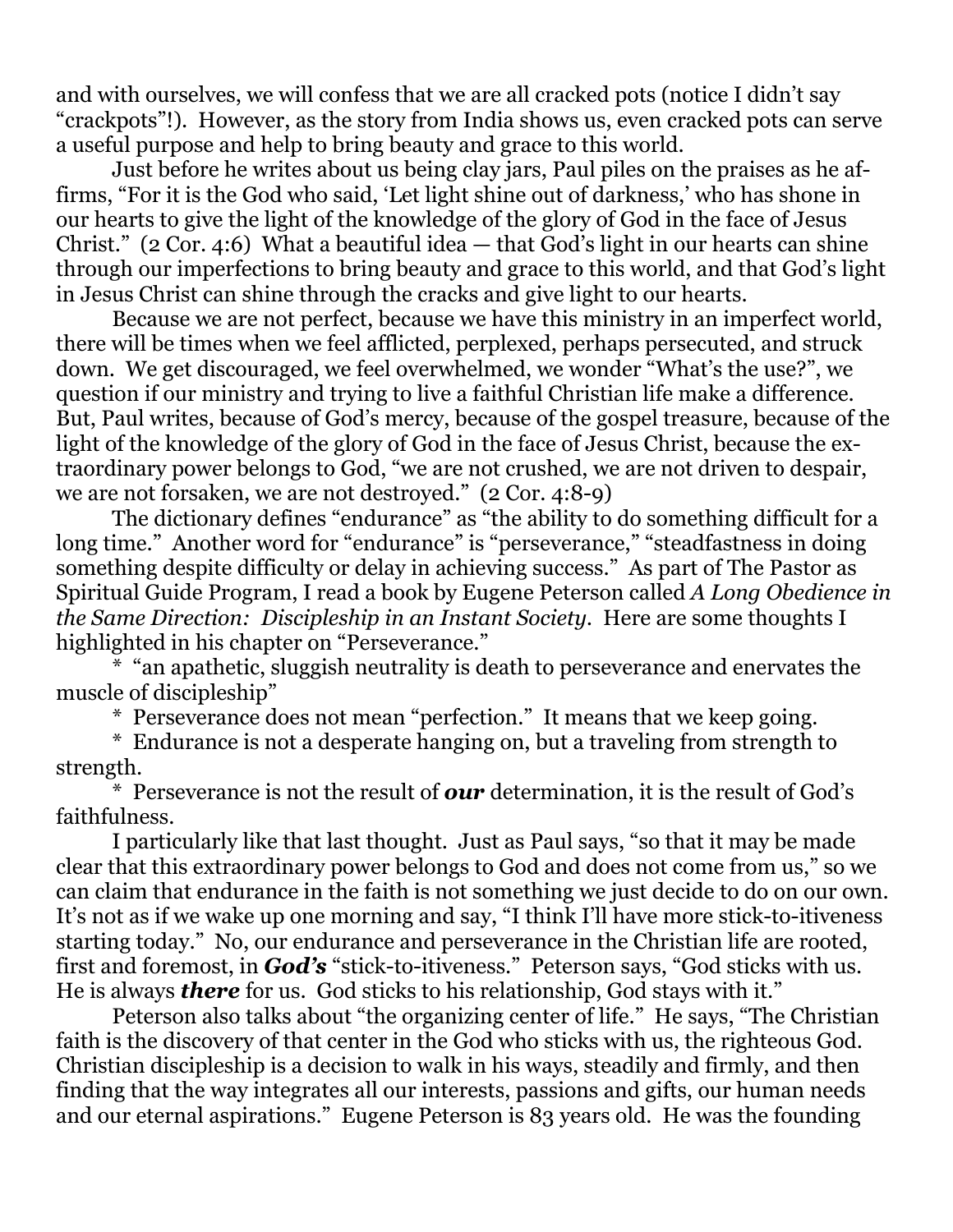pastor of Christ Our King Presbyterian Church in Bel Air, Maryland, and served there for twenty-nine years, until he retired. He certainly knows what it means to be afflicted, perplexed, struck down, perhaps even persecuted. Like Paul, he doesn't look at the world through rose-colored glasses, but is frank about the struggles in the Christian life. Yet, like Paul, Peterson sees reason for hope and finds help to endure the journey of faith. He writes, "There are endless challenges in [Christian discipleship] to keep us on the growing edge of faith; there is always the God who sticks with us to make it possible for us to persevere."2

 When Dustin Ellington visited us a couple of weeks ago, he gave us an update on the work of the Justo Mwale University in Lusaka, Zambia. One of the main purposes of the school is to train pastors to serve in the Presbyterian and Reformed churches in southern Africa, where there is a critical need for pastors. Dustin shared with us one of the biggest challenges, the proliferation of the "prosperity gospel" in Africa — the message that Jesus Christ is the ticket to material wealth here on earth, the idea that the Christian life is one of constant blessing (especially in a material sense), the call to "believe in Jesus and all your problems will be wiped away."

 Dustin is as realistic and hopeful about the Christian life as the apostle Paul and Eugene Peterson. Certainly the Christian life brings blessings. But the Christian life is not necessarily (or even primarily) a life of constant material blessings. In a newsletter which Dustin and Sherri sent last November, he wrote about the "prophets" or "powerful men of God" who travel around and announce blessings and prosperity. For example, a visiting "prophet" arrived from the impoverished neighboring country of Malawi on his private jet. He was escorted to the stadium by a military and police motorcade, where he supposedly worked miracles of healing and foretold the future. Another "prophet" promised everyone who came to the stadium that they would receive automatic deposits in their bank accounts.

 Dustin contrasted this "prosperity gospel" with the story of Rev. Charles Jankens, a graduate of Justo Mwale, who is the pastor of eight congregations, the smallest of which has 1,600 members. Rev. Jankens rides his bicycle among his eight congregations in order to serve the people in the name of Jesus Christ. Dustin said this is a huge challenge facing the students who are graduating and going out to serve as pastors. According to Dustin, the church in Zambia has largely swallowed the idea that Jesus will make people rich in this life and many pastors and congregations market themselves with promises of wealth.

 This "prosperity gospel" can have two very negative effects. First, it is being proclaimed to people who live in dire poverty and who would welcome such material blessings here on earth. However, almost none of them will experience blessings such as an automatic deposit in their bank account or a new car. That leads to the second negative implication, which Dustin describes this way: "If we find our life a mess, full of trouble and distress, then either we are living in sin and need to confess, or we are short on faith and need to renew it."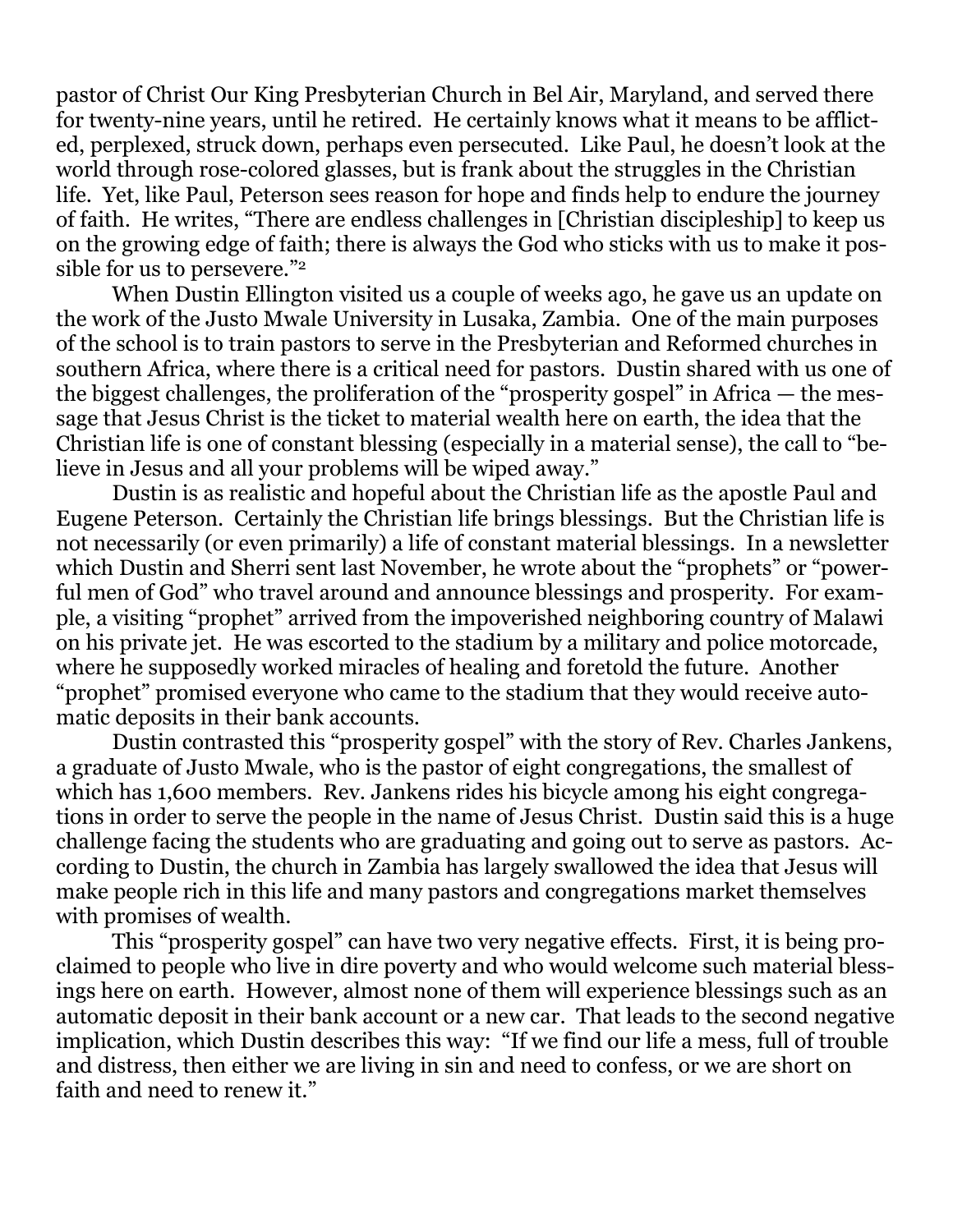But life can be a mess, full of trouble and distress. Just by being a human being, you are guaranteed your share of suffering, challenges, and troubles. But when the apostle Paul wrote about the challenges of life, he was talking specifically about the troubles and challenges that might come your way *because* you are a Christian. Maybe you've never been shipwrecked or in prison or whipped because of your Christian faith, as Paul himself was many times. Nevertheless, trying to lead a faithful Christian life can have its own share of challenges, perplexities, and discouragements. The temptation is to despair and to shrug and wonder, "What's the use?" As Peterson says, it is an "apathetic, sluggish neutrality that is death to perseverance, and enervates the muscle of discipleship."

 Paul writes, "since it is by God's mercy that we are engaged in this ministry, we do not lose heart." Despite the setbacks, the challenges, the failures, the questions, the cracks in the clay jars, we do not lose heart, because "we do not proclaim ourselves; we proclaim Jesus Christ as Lord." (2 Cor. 4:5)

 Paul often used athletic imagery to describe the Christian life and journey of faith. He wrote to the Philippians about his desire to know Christ and the power of his resurrection, "Not that I have already obtained this or have already reached the goal; but I press on to make it my own, because Christ Jesus has made me his own. . . but this one thing I do: forgetting what lies behind and straining forward to what lies ahead, I press on toward the goal for the prize of the heavenly call of God in Christ Jesus." (Philippians 3:12-14)

 Toward the end of his life, Paul wrote to Timothy, his younger companion in ministry, and said, "As for me, I am already being poured out as a libation, and the time of my departure has come. I have fought the good fight, I have finished the race, I have kept the faith. From now on there is reserved for me the crown of righteousness, which the Lord, the righteous judge, will give me on that day, and not only to me but also to all who have longed for his appearing." (2 Timothy 4:6-8)

 And, at the end of his great resurrection chapter in 1 Corinthians 15, Paul encouraged the Corinthian Christians with these words about what difference Christ's resurrection makes in believers' lives today: "Therefore, my beloved, be steadfast, immovable, always excelling in the work of the Lord, because you know that in the Lord your labor is not in vain." (1 Cor. 15:58)

 This sermon series on "Words to Live By in Times Such as These" began with the word FAITH and the story of Abraham, who obediently responded to God's call, went to a new and unknown land, and trusted God's promises, even though all of the circumstances in his life argued against the promises. The eleventh chapter of Hebrews is the great roll call of the Old Testament heroes and heroines of the faith, "all of [whom] died in faith without having received the promises, but from a distance saw and greeted them." (Hebrews 11:13)

 The 2016 Summer Olympics have come and gone. We were inspired by the amazing athletic achievements of the world's best athletes. We were also inspired by the stories of many athletes who did not set Olympic or world records or stand on the